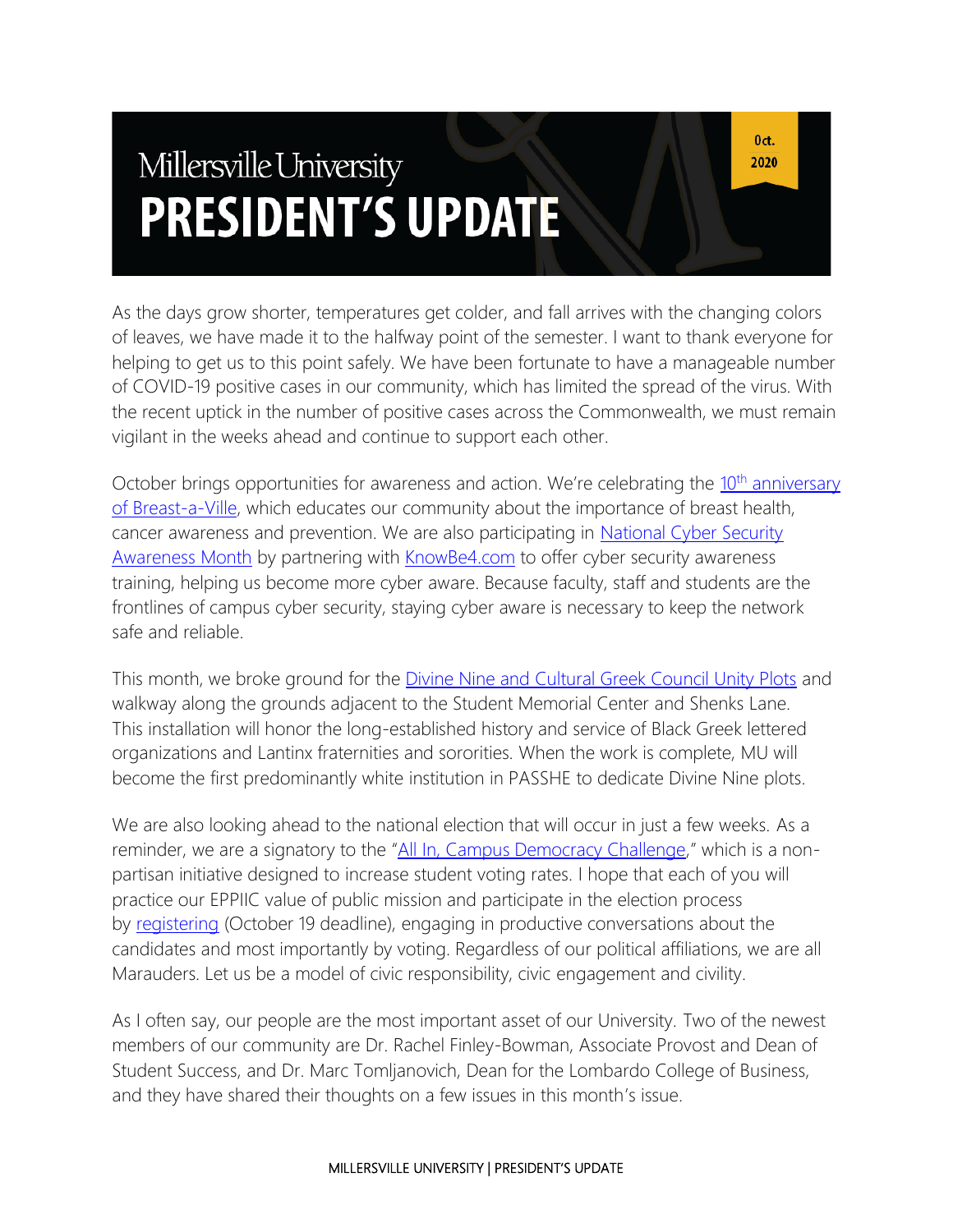This month's newsletter also covers an important change that occurred over the summer, which is the transition from our former strategic plan, *Our Bold Path*, to the new plan, *Tradition and Transformation.* In addition, an update is provided on the new academic programs that were approved by the Office of the Chancellor during the last academic year. Finally, we close with a look at our alumni and their participation in a unique homecoming as well as activities in the surrounding Millersville Borough community during these uncertain times.

Let me close by reminding you of the Chancellor's virtual site visit to MU and [open forum](https://www.millersville.edu/president/open-forum.php) on Wednesday, October 21, from 2:15-3:45 p.m. I hope you will be able to attend, hear from Chancellor Greenstein and participate in the discussion.

Be kind, be safe and stay healthy.

# WELCOME DRS. FINLEY-BOWMAN AND TOMLJANOVICH

In addition to welcoming new students this fall, it was a pleasure to welcome Dr. Rachel Finley-Bowman as the new dean of Student Success and associate provost for Academic Support Services and Dr. Marc Tomljanovich (pronounced *Tom-yan-o-vich)* to Millersville University as our new dean of the Lombardo College of Business. Both deans started on July 1, 2020 and they helped to kick off the fall semester.

Below are their thoughts on a few questions that were posed to them as part of their acculturation to our campus.

#### Dr. Rachel Finley-Bowman

#### Q. What does student success look like to you?

Actualized through our EPPIIC values, student success is a holistic enterprise in which *every* stakeholder on campus plays a role in championing a learning community dedicated to intellectual, personal, purposeful and professional growth.

#### Q. What areas do you oversee?

Many of the student support programs including the Department of Academic Advisement and Student Development, the Offices of Experiential Learning and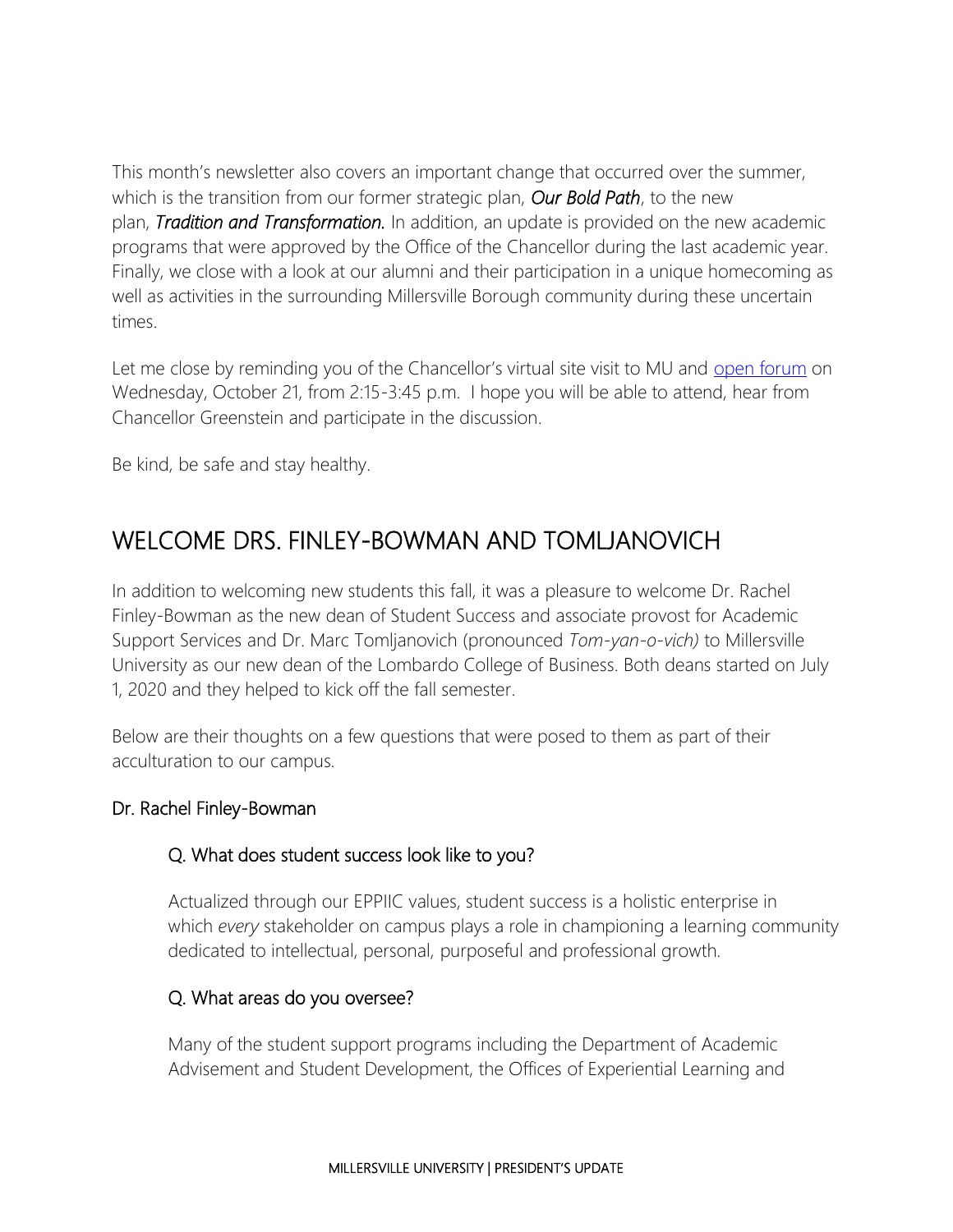Career Management, Learning Services, and Civic and Community Engagement, and the McNairy Library and Learning Forum.

#### Q. What advice do you have for setting goals?

A. When striving to set and achieve goals, two pieces of advice immediately come to mind: (1) think small and (2) ask for and accept support. The first suggestion doesn't mean that you shouldn't reach for your greatest dreams but recognize instead that any large goal is a sum of smaller parts. Prioritize and focus upon how you can achieve each part along the way. This helps to lessen anxiety about the overall task and gives you victories to celebrate as you progress in your journey.

#### Q. Do you have words of wisdom for student this semester?

A. Teamwork and collaboration promote achievement, so don't be afraid to ask for support or accept it when it is offered. Every faculty and staff member in the MU learning community are stakeholders in your success. Leverage our expertise and guidance to help you achieve your goals.

#### Dr. Marc Tomljanovich

#### Q. How do you feel about starting at Millersville?

A. I can't stress to you how excited I am. This is an amazing opportunity to be able to guide a brand-new college. Faculty, staff, and students get to work collectively to figure out what we want this college to become at a time with so much uncertainty about the future of business and the skills our graduates will need to be successful in their careers.

#### Q. What are your plans for the Lombardo College of Business?

A. My initial goal is to discover what's done really well here at Millersville and enhance it. We will expand the Lombardo College of Business into new programs and experiences that don't require us to reinvent the wheel, but that play to our academic strengths.

#### Q. How do you plan to infuse new ideas into an already strong program?

A. Business isn't as cut and dry as a discipline like, say, physics. Business is multifaceted and inherently interdisciplinary. Business problems are human problems. To understand these issues well, we must pull in ideas from sociology, from psychology and in some cases, music or art. Our alumni and the surrounding community are also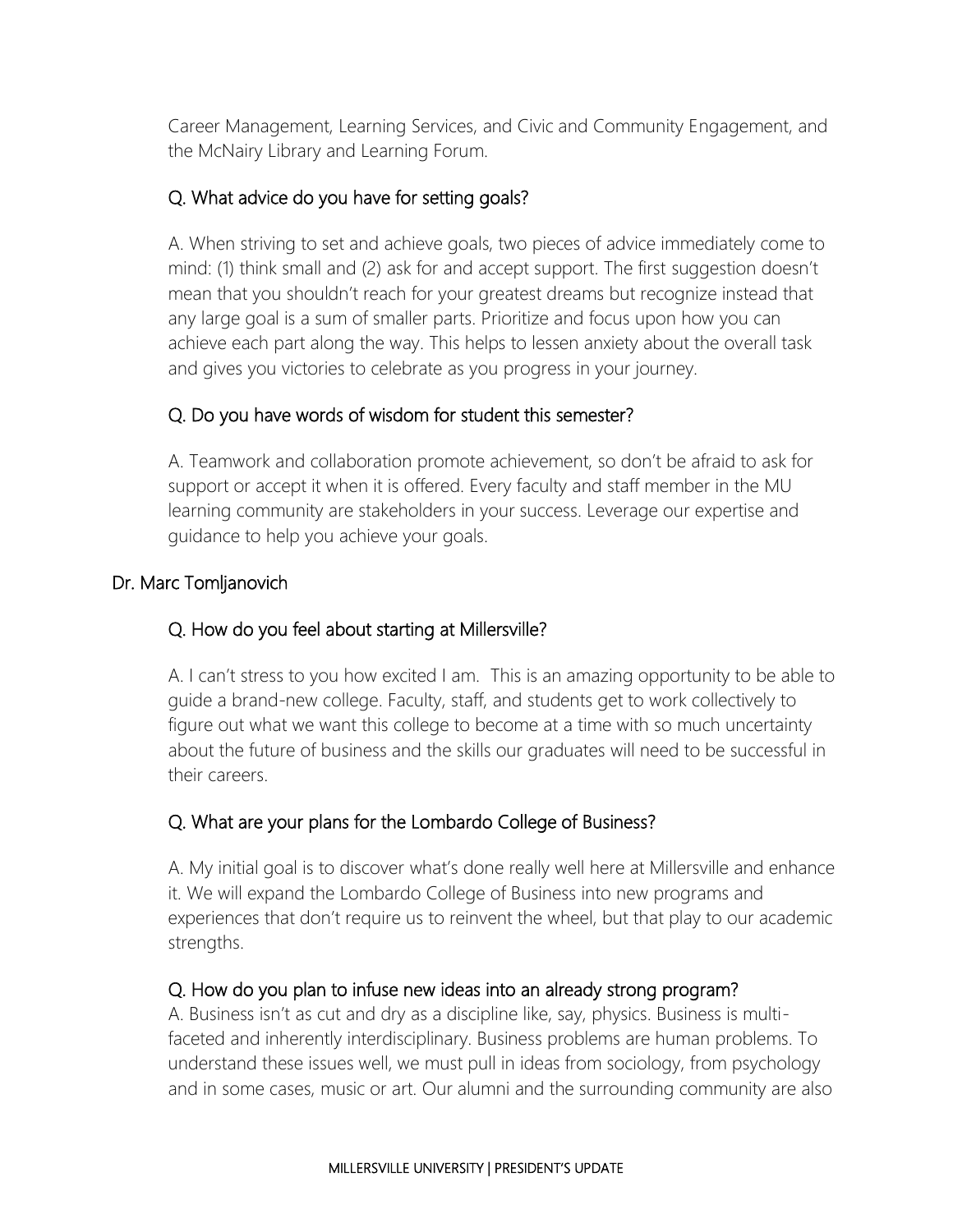central to giving our students opportunities to network and explore outlets for their creativity and inquisitiveness.

#### Q. Do you have plans for cross-discipline programs?

A. As we look at crafting new programs and marketing who we are as a college, we don't want to silo ourselves. I welcome the opportunity to work with both the other colleges across the University and local organizations to devise concrete ways to help our students thrive at Millersville and in life.

# TRADITION AND TRANSFORMATION

Strategic plans, while living documents, are designed to cover a finite time period. "*Our Bold Path*," the university's strategic plan for the past five years, served us well. This plan sunset on June 30, 2020, and we are excited about the transition to our new strategic plan, "*Tradition and Transformation*." This new plan will serve as a blueprint that will guide us through 2025.

*"Tradition and Transformation"* is also a living document and will be refined and revised by the existing Strategic Advisory Council (SAC), the President's Council (PC), and the Strategic Planning Steering Committee (cabinet). A special thanks to the All University Council (AUC) for their work to craft a dynamic document.

With the new strategic plan, we have a new mission statement, "We are a community dedicated to high quality education at an exceptional value" and a new vision statement, "We will inspire learners to change the world." Those statements, together with our EPPIIC values, form the key messages that provide direction and purpose for our university. They will also help us focus on what we are collectively trying to achieve. Our EPPIIC values -- Exploration, Public Mission, Professionalism, Integrity, Inclusion and Compassion – remain unchanged as the pillars upon which conduct our daily operations.

Within the new plan are four strategic directions that form the framework for our goals and objectives:

- Ensure Access, Affordability and Completion
- Transform Student Experiences and Foster Innovation
- Invest Strategically in People and Place
- Communicate Our Value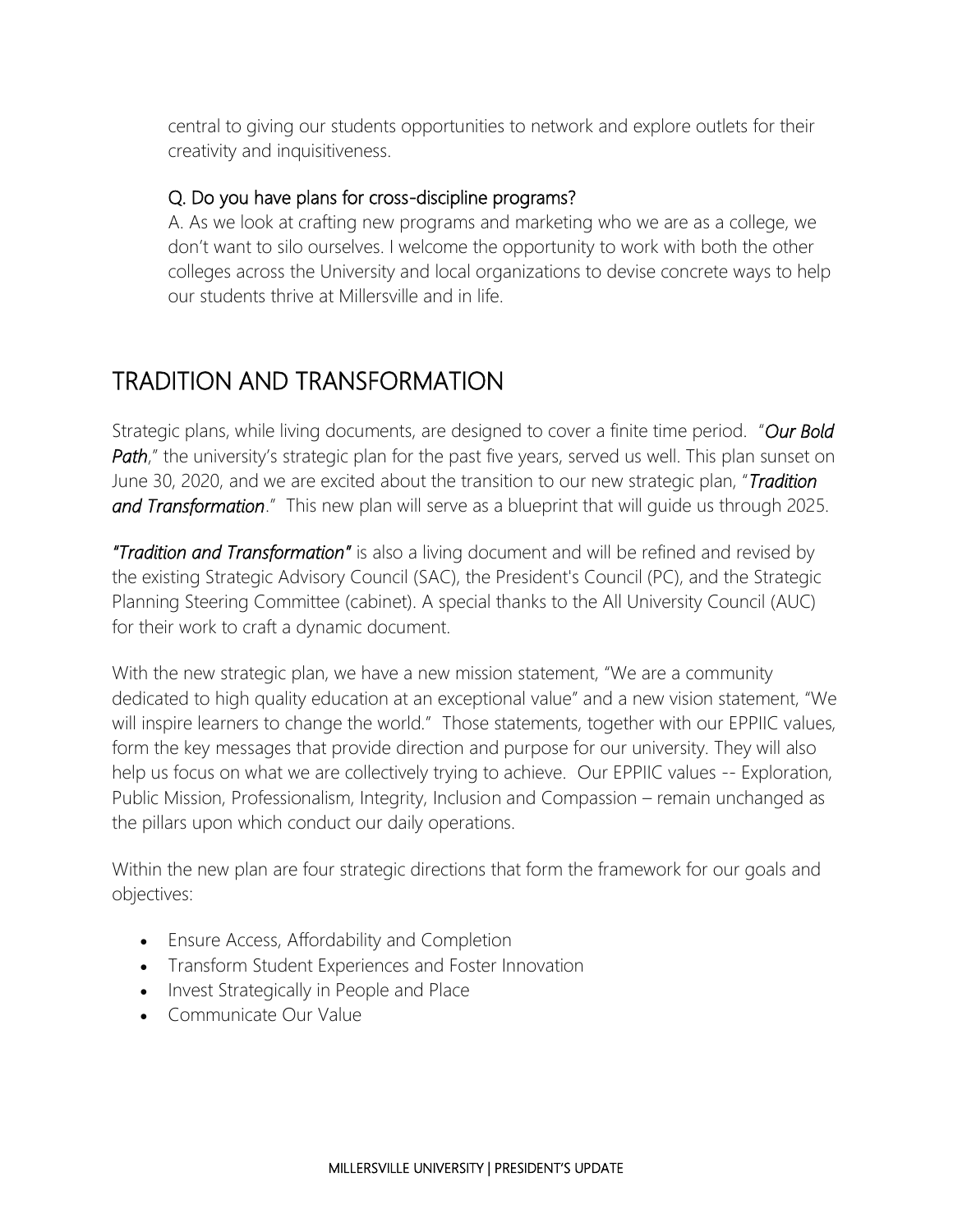Work is underway to establish specific strategies and key performance indicators within each direction. As I said in the State of the 'Ville video last month, this plan will serve as our guideposts for the next five years to move our institution to higher heights.

## NEW ACADEMIC PROGRAMS

Our academic programs at Millersville University continue to attract and educate talented students and bright minds from around the region and across the world. I'm excited to highlight some of our newest academic programs that began this year. Each of these academic offerings give our graduates a competitive edge in their professional fields, connects us more closely to workforce demands and showcases our university's ability to embrace and enhance an ever-changing world.

The College of Arts, Humanities and Social Sciences now welcomes students in new areas of study that focus on the entertainment industry like media arts production, entertainment technology and music business technology.

The College of Education and Human Services now offers a major in sport administration, and an educational specialist graduate credential in school psychology. The College of Science and Technology is welcoming students in new majors such as information technology, population health, environmental and spatial sciences, and emergency management. Within this college, the Applied Engineering Safety and Technology program now offers a new degree program in packing engineering technology, in addition to concentrations in manufacturing engineering technology and automation and intelligent robotics engineering technology.

These programs were developed in partnership with our local industries. Looking into the future, our new Office of Community Engagement, Governmental and Economic Development (CEGED) provides us a platform upon which we can build closer ties with our local business community. I am excited to welcome students to each of these new programs and look forward to seeing their success.

# MENTORING PAYS DIVIDENDS

According to Greek mythology, the concept of mentoring began in ancient times when King Odysseus entrusted his son to his friend, Mentor, to raise him while he was away fighting the Trojans. Subsequently, the name became synonymous with a trusted guide or counselor to someone with less experience. Often, the best liberal arts education includes an element of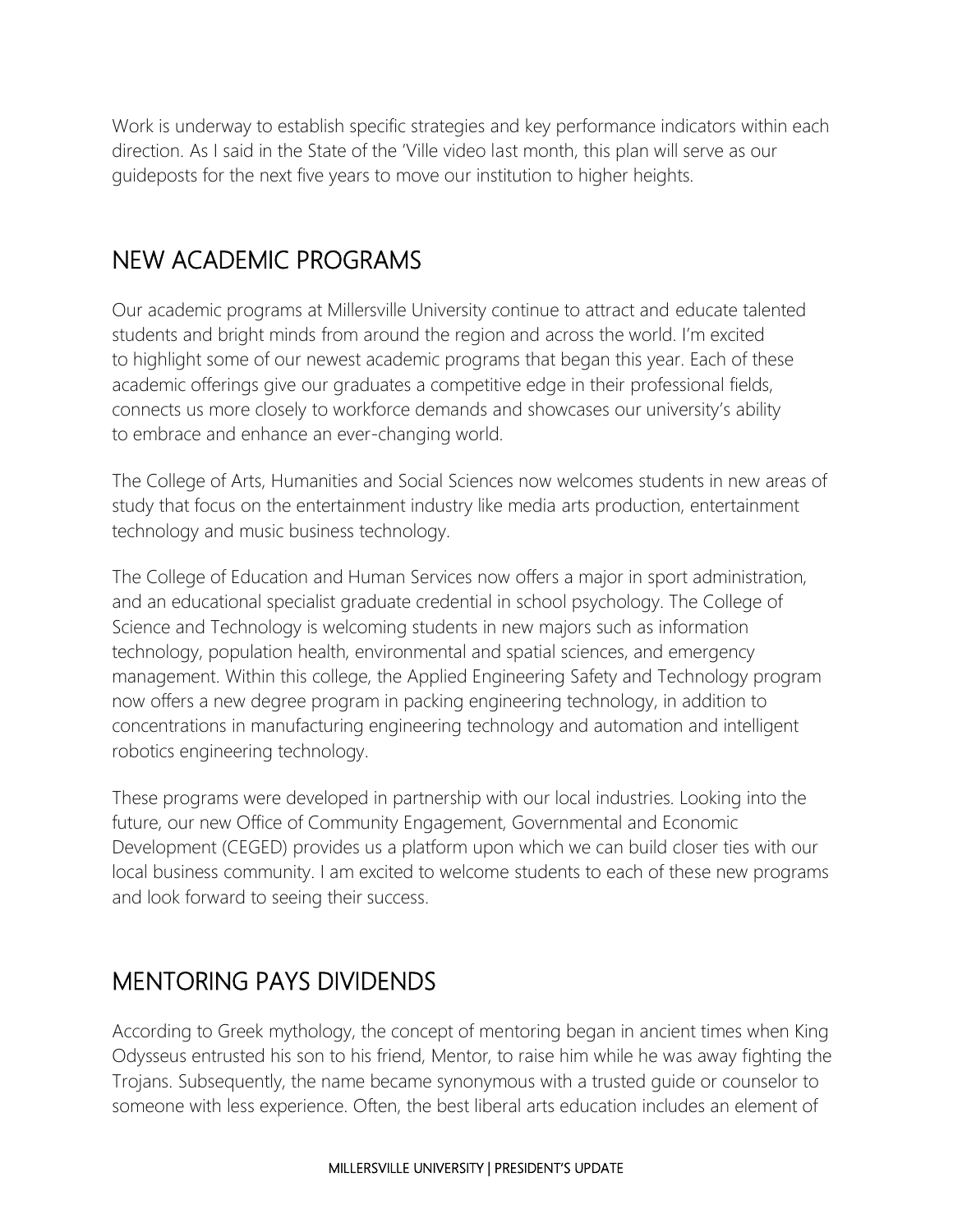mentoring because it pays dividends for students as well as the mentors. As we strive to provide holistic liberal arts and sciences education to our students, I am glad to highlight some of the our [mentoring programs.](https://www.millersville.edu/mentorship/)

Last year, we piloted a program for juniors, whereby they were mentored by our alumni. We matched Marauder graduates with currently enrolled students. Alumni shared their hardearned wisdom from their experience in the field, and our students developed relationships with 'Ville grads working in a wide range of industries. Overall, our juniors benefited from this program and we received positive feedback.

This semester, we launched a new peer mentorship program for first-year students through a partnership with Mentor Collective. The program matched 300 students to peer mentors in just three days after its July launch and is now supporting over 460 first-year students.

Through this program, first-year students can learn from a peer mentor who helps them navigate the challenges of starting college. Peer mentoring is a high-impact practice shown to increase students' sense of belonging and enhance [student success.](https://www.mentorcollective.org/analysis-mc-retention) Mentors receive training on how to give useful guidance to new students. Students can use Mentor Collective's discussion guides and goal-setting activities to foster meaningful conversations with their mentors throughout the year.

Both of those programs are offered online. We also offer a wide range of <u>on-campus</u> [mentoring programs,](https://www.millersville.edu/mentorship/find-mentoring-opportunities/partners.php) ranging from our Millersville Concerned Men and Concerned Women groups to the Alliance for Diversity in Science and Engineering (ADSE Super).

Whether you are a student in need of a mentor or a student who would like to help your fellow Marauders, MU has a place for you. For more information about joining either program visit the [Mentorship Office website.](http://www.millersville.edu/mentorship)

### HOMECOMING GOES VIRTUAL FOR 2020

Homecoming is an annual celebration for alumni, faculty, students, staff and our entire community. Because of the pandemic, this year's celebration is a little different. While prioritizing health and safety, there are plenty of opportunities to have fun and connect with MU through our virtual Homecoming Program.

Events this year include a [selfie scavenger hunt,](https://www.millersville.edu/alumni/files/selfie_scavengerhunt_map.pdf) a purchasable [Homecoming from Home](https://secure.qgiv.com/event/hfh2k/store/) kits, a [digital scrapbook,](https://www.millersville.edu/alumni/class-reunions/digital-scrapbook.php) [Miles for Marauders](https://www.millersville.edu/alumni/miles-for-marauders/index.php) virtual walk/run, a virtual [golf](https://www.millersville.edu/alumni/events-reunions/virtual-golf-tournament.php)  [tournament](https://www.millersville.edu/alumni/events-reunions/virtual-golf-tournament.php) and [commemorative t-shirts.](https://www.mville.store/search/homecoming/)